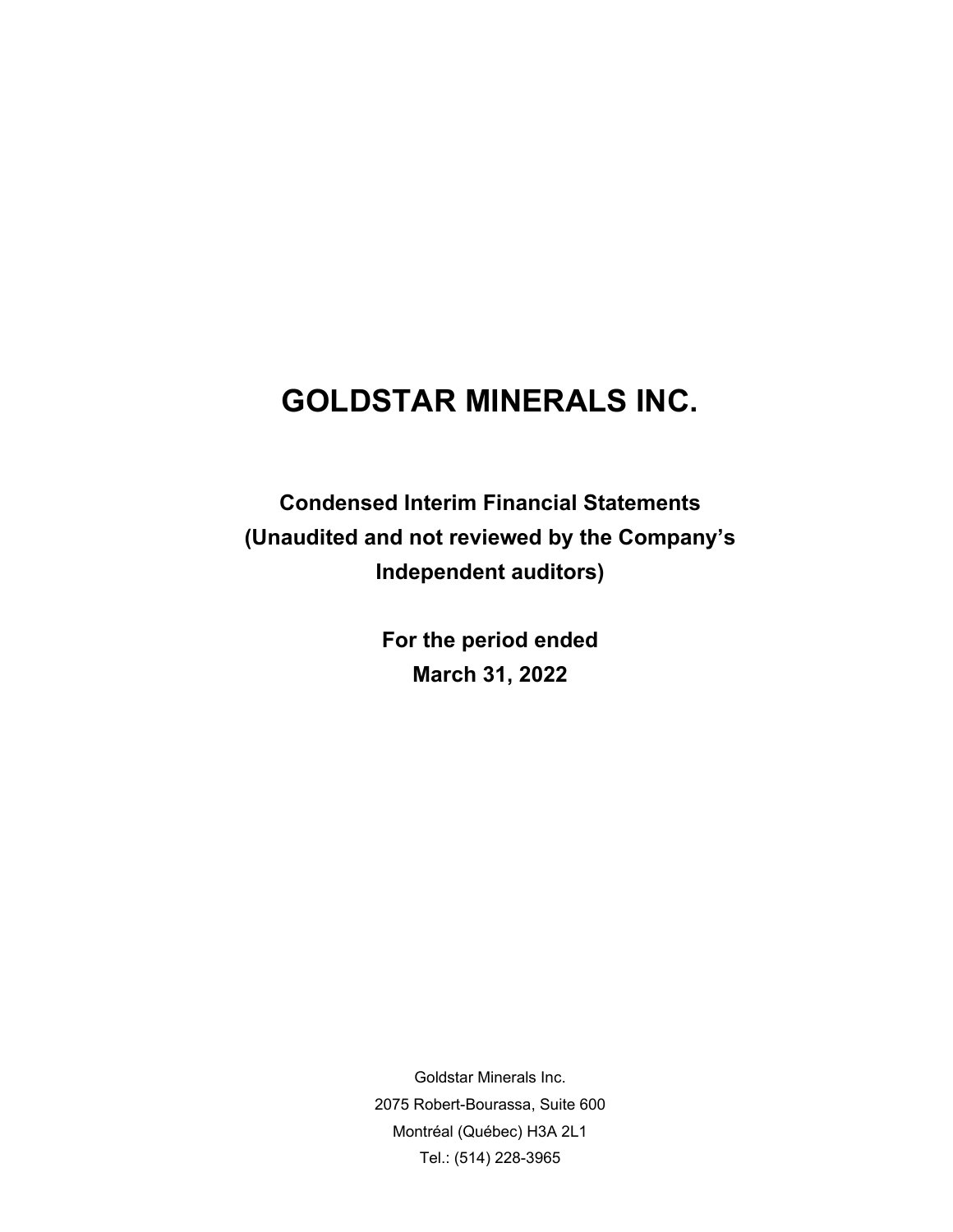Condensed Interim Statements of Financial Position (Unaudited)

(in Canadian dollars)

|                                                            | March 31<br>2022 | December 31<br>2021 |
|------------------------------------------------------------|------------------|---------------------|
|                                                            | \$               | \$                  |
| Assets                                                     |                  |                     |
| <b>Current assets</b>                                      |                  |                     |
| Cash and cash equivalents (note 4)                         | 44,174           | 61,702              |
| Tax credits and other receivables (note 5)                 | 7,074            | 10,357              |
| Marketable securities (note 6)                             | 1,431            | 1,909               |
| Prepaid expenses                                           | 7,149            | 11,377              |
|                                                            | 59,828           | 85,345              |
| <b>Non-current assets</b>                                  |                  |                     |
| Mining properties (note 7)                                 | 430,601          | 429,363             |
| Exploration and evaluation assets (note 7)                 | 1,160,009        | 1,139,891           |
|                                                            | 1,590,610        | 1,569,254           |
|                                                            | 1,650,438        | 1,654,599           |
|                                                            |                  |                     |
| Liabilities and Shareholders' Equity                       |                  |                     |
| <b>Current Liabilities</b>                                 |                  |                     |
| Accounts payable and accrued liabilities (note 8)          | 156,994          | 170,097             |
| Liability related to flow-through shares (notes 10 and 12) | 54,765           | 60,353              |
| Due to related parties (note 14)                           | 150,000          | 150,000             |
|                                                            | 361,759          | 380,450             |
|                                                            |                  |                     |
| <b>Non-current liabilities</b><br>Loan Payable (note 9)    | 33,602           | 36,208              |
|                                                            | 33,602           | 36,208              |
|                                                            |                  |                     |
| <b>Shareholders' Equity</b>                                |                  |                     |
| Share capital and warrants (note 10)                       | 15,049,340       | 15,049,340          |
| Contributed surplus                                        | 1,211,684        | 1,211,684           |
| <b>Deficit</b>                                             | (15,005,947)     | (15,023,083)        |
|                                                            | 1,255,077        | 1,237,941           |
|                                                            | 1,650,438        | 1,654,599           |

Reporting entity and going concern (note 1) Commitments and contingencies (note 12)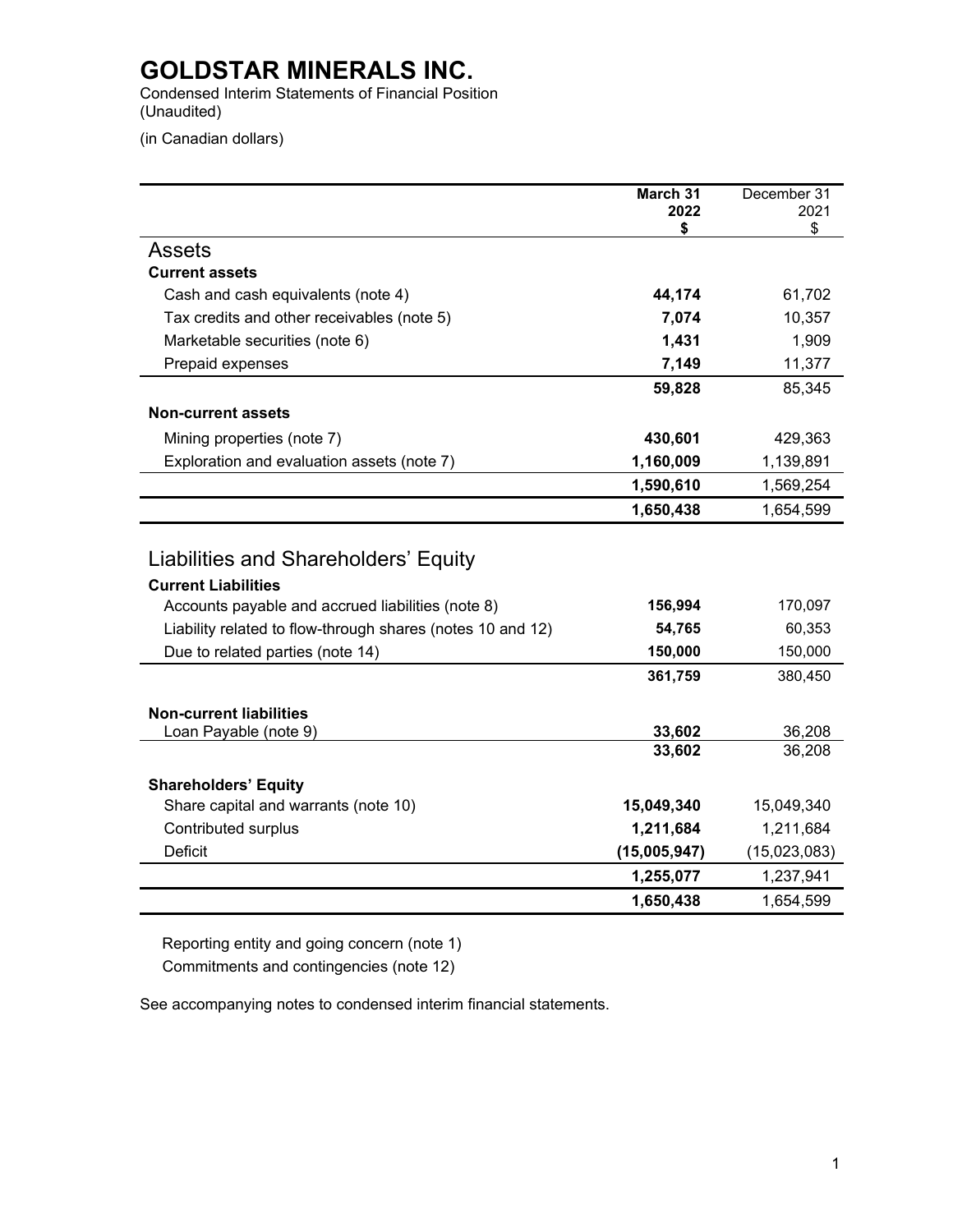Condensed Interim Statements of Loss and Comprehensive Loss (Unaudited)

(in Canadian dollars)

|                                                            | For three months ended<br>March 31 |            |  |
|------------------------------------------------------------|------------------------------------|------------|--|
|                                                            | 2022                               | 2021       |  |
|                                                            | \$                                 | \$         |  |
|                                                            |                                    |            |  |
| <b>Expenses</b>                                            |                                    |            |  |
| General and administrative expenses (note 13)              | 31,400                             | 35,291     |  |
| Professional and consulting fees                           | 6,250                              | 5,499      |  |
| Share-based payments                                       |                                    | 163,036    |  |
|                                                            | 37,650                             | 203,826    |  |
| Financial expense (Income)                                 |                                    |            |  |
| Gain on write-off of accounts payable                      | (50, 769)                          |            |  |
| Interest expense                                           | 3,699                              |            |  |
| Change in fair value of marketable securities              | 478                                | 716        |  |
| Accretion expense (note 9)                                 | 364                                | 689        |  |
|                                                            | (46, 228)                          | 1,405      |  |
| Other Income                                               |                                    |            |  |
| Government assistance (note 9)                             | (2,970)                            | (11,669)   |  |
| Other income related to previously written off properties  |                                    | (2,350)    |  |
| Other income related to flow-through shares                | (5,588)                            |            |  |
|                                                            | (8, 558)                           | (14, 019)  |  |
| (Income) loss and comprehensive (income) loss              |                                    |            |  |
| for the period                                             | (17, 136)                          | 191,212    |  |
|                                                            | 0.01                               |            |  |
| Net earnings (loss) per share, basic and diluted (note 16) |                                    | (0.01)     |  |
| Weighted average number of shares outstanding              | 26,758,769                         | 22,212,593 |  |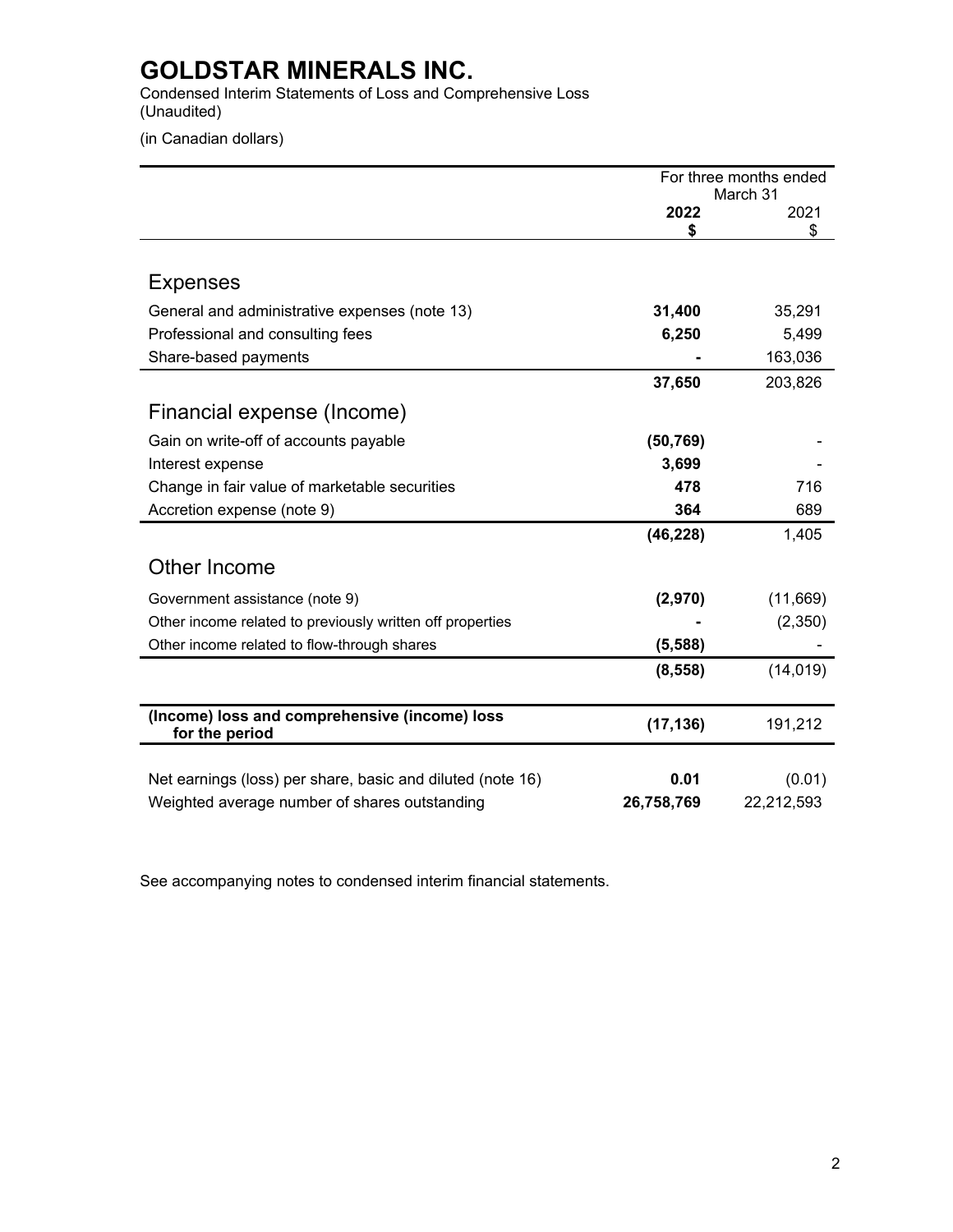Condensed Interim Statements of Cash Flows (Unaudited)

(in Canadian dollars)

|                                                                                             |           | For three months ended<br>March 31 |
|---------------------------------------------------------------------------------------------|-----------|------------------------------------|
|                                                                                             | 2022      | 2021                               |
|                                                                                             | \$        | \$                                 |
| Cash flows from operating activities                                                        |           |                                    |
| Income (loss) and comprehensive income (loss) for the period                                | 17,136    | (191, 212)                         |
| Items not involving cash:                                                                   |           |                                    |
| Share-based payments                                                                        |           | 163,036                            |
| Gain on write-off of accounts payable                                                       | (50, 769) |                                    |
| Net interest expense                                                                        | 3,699     |                                    |
| Change in fair value of marketable securities (note 6)                                      | 478       | 716                                |
| Accretion expense (note 9)                                                                  | 364       | 689                                |
| Government assistance (note 9)                                                              | (2,970)   | (1,669)                            |
| Other income related to flow-through shares                                                 | (5, 588)  |                                    |
| Net change in non-cash operating working capital:                                           |           |                                    |
| Change in sales tax and other receivables                                                   | 3,283     | 8,889                              |
| Change in prepaid expenses                                                                  | 4,228     | (5,001)                            |
| Change in accounts payable and accrued liabilities                                          | (32,080)  | (59,005)                           |
| Net cash used in operating activities                                                       | (62, 219) | (83, 557)                          |
| Cash flows from investing activities                                                        |           |                                    |
| Additions to mining properties                                                              | (1, 238)  | (244)                              |
| Additions to exploration and evaluation assets                                              | 45,929    | (44, 421)                          |
| Net cash from (used in) investing activities                                                | 44,691    | (44, 665)                          |
| <b>Cash flows from financing activities</b>                                                 |           |                                    |
| Increase in loan payable                                                                    |           | 10,000                             |
| Net cash provided from financing activities                                                 |           | 10,000                             |
|                                                                                             |           |                                    |
| Net (decrease) in cash and cash equivalents                                                 | (17, 528) | (118, 222)                         |
| Cash and cash equivalents, beginning of year                                                | 61,702    | 296,039                            |
| Cash and cash equivalents, end of period                                                    | 44,174    | 177,817                            |
|                                                                                             |           |                                    |
| <b>Non-cash transactions</b><br>Additions to exploration and evaluations assets included in | 69,036    | 2,989                              |
| accounts payable and accrued liabilities                                                    |           |                                    |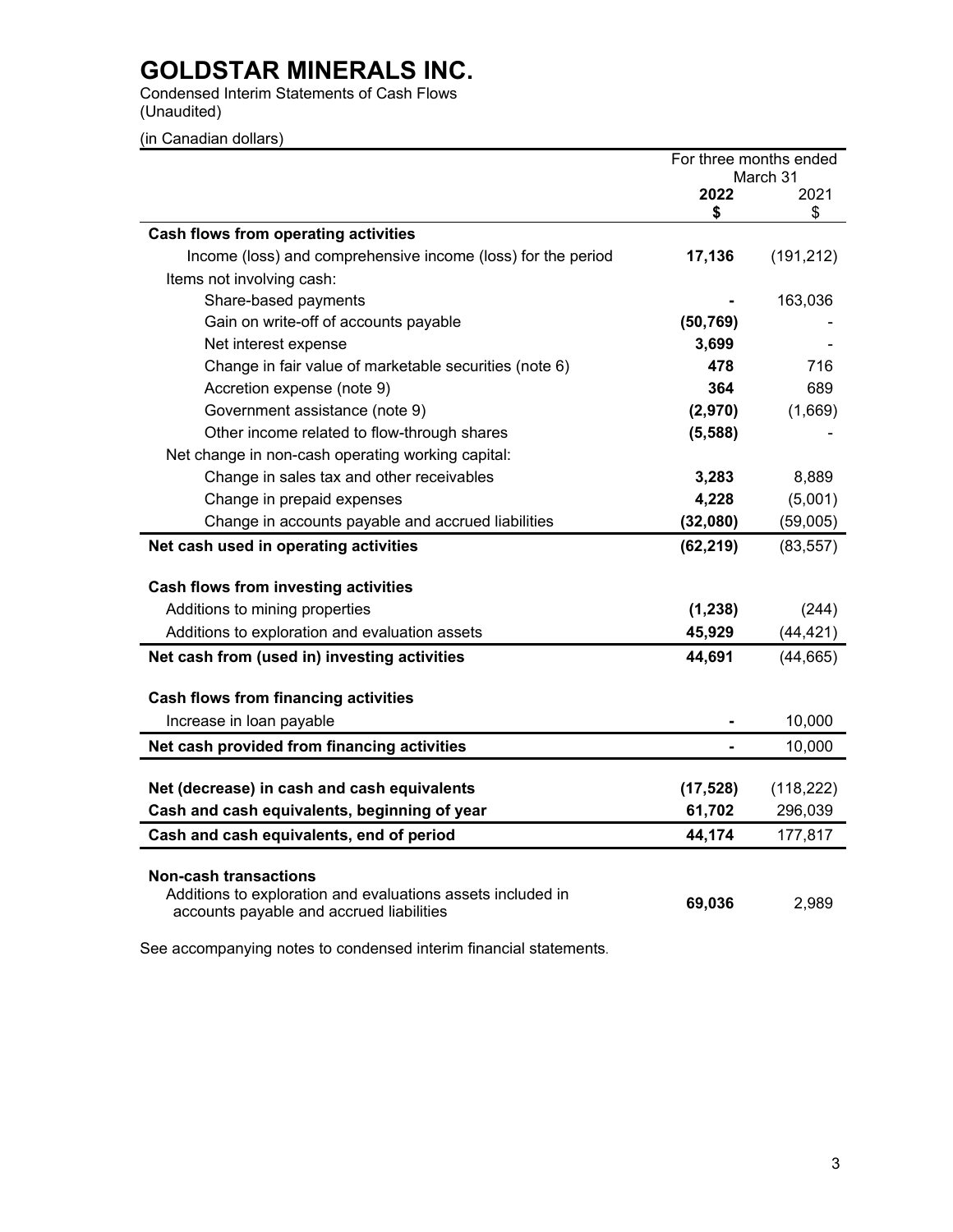Condensed Interim Statements of Changes in Equity (Unaudited)

(in Canadian dollars)

|                                                              | For three months ended<br>March 31 |                |  |
|--------------------------------------------------------------|------------------------------------|----------------|--|
|                                                              | 2022<br>\$                         | 2021<br>\$     |  |
| Share capital and warrants (note 10)                         |                                    |                |  |
| Balance, beginning of year and end of period                 | 15,049,340                         | 14,461,606     |  |
|                                                              |                                    |                |  |
| <b>Contributed surplus</b>                                   |                                    |                |  |
| Balance, beginning of year                                   | 1,211,684                          | 1,048,648      |  |
| Share-based payments under the option plan                   |                                    | 163,036        |  |
| Balance, end of period                                       | 1,211,684                          | 1,211,684      |  |
|                                                              |                                    |                |  |
| <b>Deficit</b>                                               |                                    |                |  |
| Balance, beginning of year                                   | (15,023,083)                       | (14, 716, 058) |  |
| Income (loss) and comprehensive income (loss) for the period | 17,136                             | (191, 212)     |  |
| Balance, end of period                                       | (15,005,947)                       | (14, 907, 270) |  |
| Total shareholders' equity end of period                     | 1,255,077                          | 766,020        |  |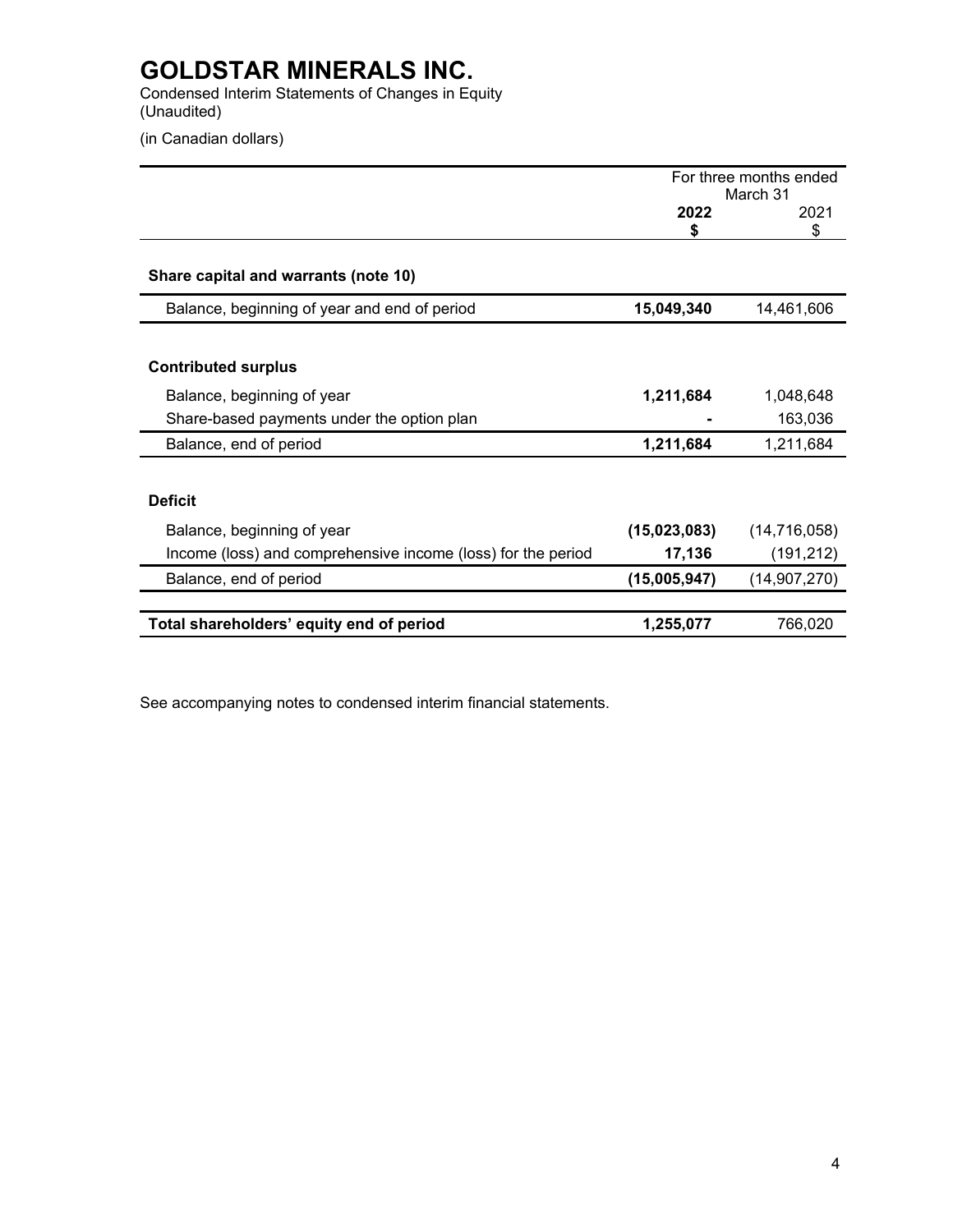Notes to Condensed Interim Financial Statements Three months ended March 31, 2022 and 2021 (Unaudited) (in Canadian dollars)

### **1. Reporting entity and going concern:**

Goldstar Minerals Inc. (the "Company" or "Goldstar") is a company domiciled in Canada and was continued under the Canada Business Corporations Act on September 4, 2014. The address of the Company's registered office is 2075 Robert-Bourassa, Suite 600, Montréal, Québec.

The Company is involved in the exploration of mineral properties in the Provinces of Québec and Newfoundland. Although the Company has taken steps to verify title to mineral properties in which it has an interest in accordance with industry standards for the current stage of exploration of such properties, these procedures do not guarantee the Company's title. Property title may be subject to unregistered prior agreements and non-compliance with regulatory requirements.

These condensed interim financial statements have been prepared on a going concern basis, which assumes the Company will continue its operations in the foreseeable future and will be able to realize its assets and discharge its liabilities and commitments in the ordinary course of business.

The Company is in the process of exploring and evaluating its mineral properties and projects and has not yet determined whether its properties and projects contain ore reserves that are economically recoverable. The Company is still in the exploration stage and, as such, no revenue has yet been generated from its operating activities. As at March 31, 2022, the statement of financial position shows a negative working capital of \$301,931 (negative working capital of \$295,105 as at December 31, 2021). The ability of the Company to meet its commitments as they become due, including the acquisition of mineral properties and the development of projects, is dependent on its ability to obtain necessary financing. The recoverability of amounts shown for mining properties and exploration and evaluation assets is dependent upon the ability of the Company to obtain necessary financing to complete the exploration and development thereof, and upon future profitable production or proceeds from the disposal of properties. If the Company is unable to obtain sufficient additional funding, this could lead to a delay, reduction or elimination of its exploration plans, which could adversely affect its business, its financial condition and its results.

Management believes that it will be able to secure financing in the future. However, as at March 31, 2022, since the Company has a negative working capital, the Company does not have sufficient financial resources to cover its budgeted general administrative expenses and to meet its short-term obligations for the next twelve months, and to complete its planned 2022 calendar year exploration budget. Consequently, the Company will need to obtain additional financing in 2022. While the Company has been successful in securing financing, raising additional funds is dependent on a number of factors outside the Company's control, and as such there is no assurance that it will be able to do so in the future.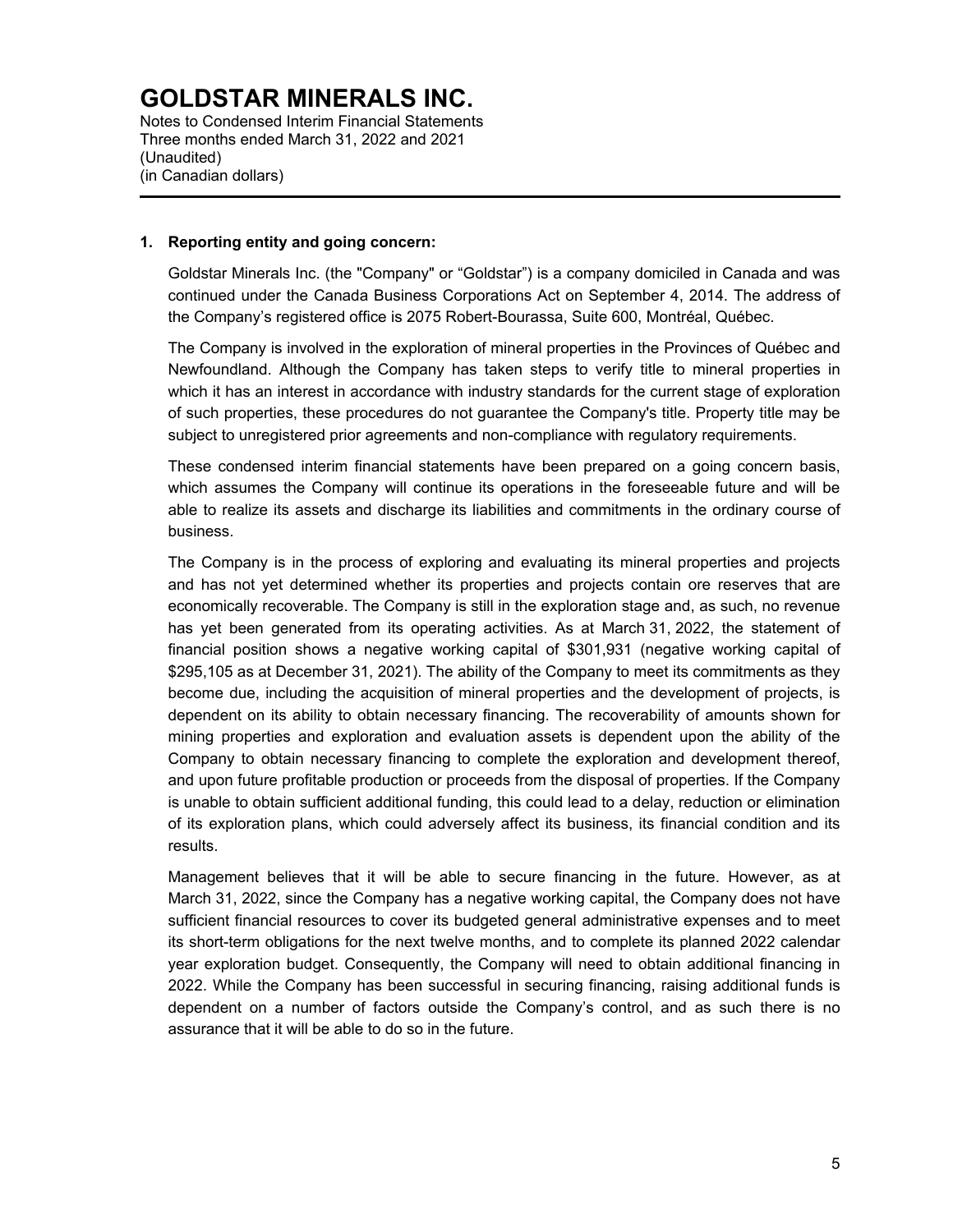Notes to Condensed Interim Financial Statements, Continued Three months ended March 31, 2022 and 2021 (Unaudited) (in Canadian dollars)

## **1. Reporting entity and going concern (continued):**

In 2020, an outbreak of a new strain of coronavirus (COVID-19) resulted in a major global health crisis which continues to have impacts on the global economy and the financial markets at the date of completion of the financial statements.

These events are likely to cause significant changes to the assets or liabilities in the coming year or to have a significant impact on future operations. Following these events, the Company has taken and will continue to take action to minimize the impact. However, it is impossible to determine the financial implications of these events for the moment.

The conditions mentioned above indicate the existence of a material uncertainty that may cast significant doubt about the Company's ability to continue as a going concern. The condensed interim financial statements do not reflect the adjustments to the carrying amounts of assets and liabilities that would be necessary if the Company were unable to realize its assets or discharge its obligations in anything other than the ordinary course of operations.

### **2. Statement of compliance:**

These condensed interim financial statements have been prepared in accordance with the International Financial Reporting Standards ("IFRS"), including IAS 34, *Interim Financial Reporting*. These unaudited condensed interim financial statements do not include all the information required for full annual financial statements, and, therefore, should be read in conjunction with the audited annual financial statements and the notes thereto for the year ended December 31, 2021.

## **3. Basis of preparation and significant accounting policies:**

These condensed interim financial statements are presented in Canadian dollars, which is the Company's functional currency. The basis of preparation, including the use of estimates and judgments, and significant accounting policies are unchanged compared to the ones disclosed in the audited annual financial statements for the year ended December 31, 2021.

#### **4. Cash and cash equivalents:**

|               |        | March 31              |   | December 31      |
|---------------|--------|-----------------------|---|------------------|
|               |        | 2022<br>ZUZZ          |   | 2021             |
| Bank balances | æ<br>Œ | 17 <sub>1</sub><br>44 | ъ | 700<br>հ1<br>ے ت |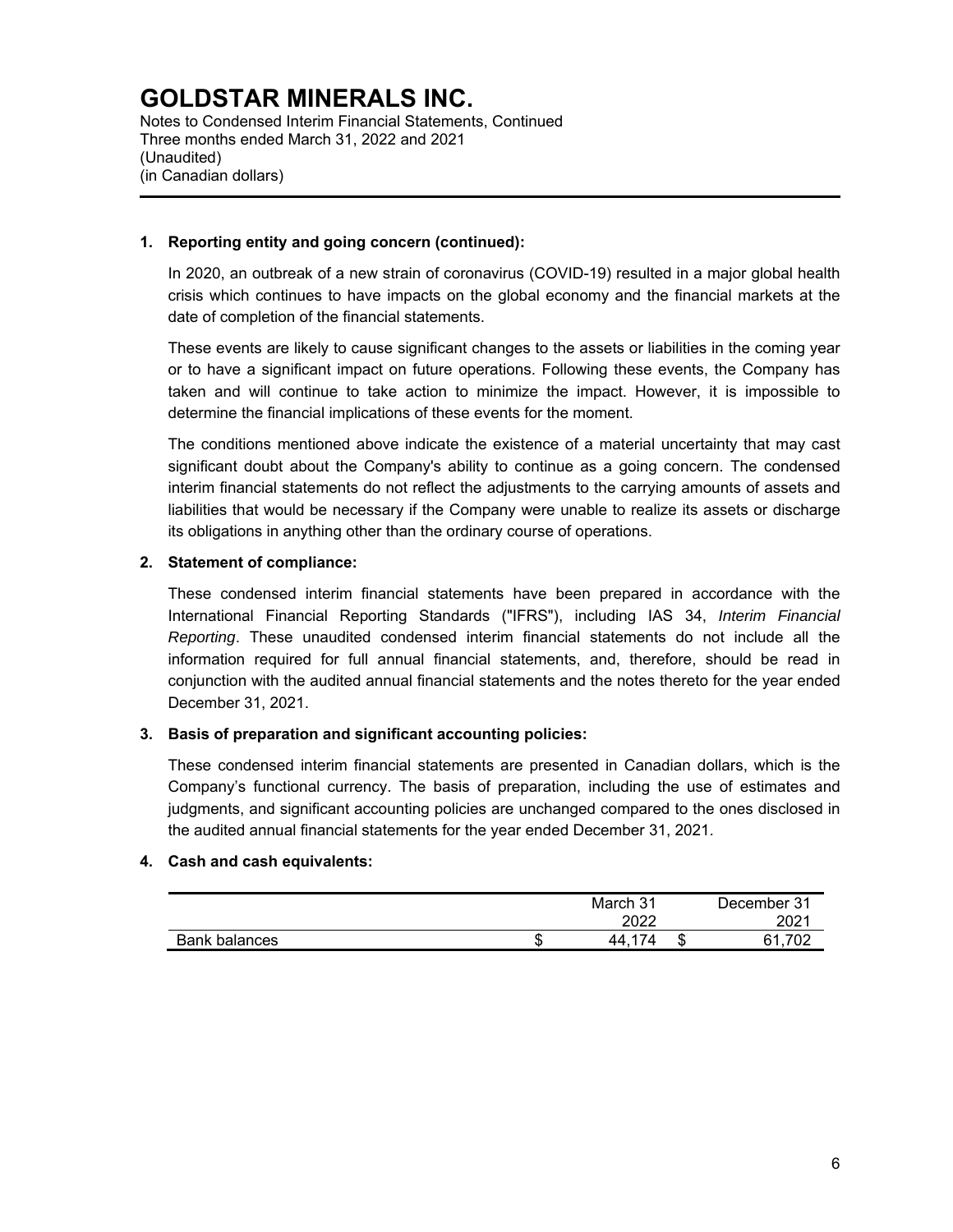Notes to Condensed Interim Financial Statements, Continued Three months ended March 31, 2022 and 2021 (Unaudited) (in Canadian dollars)

# **5. Tax credits and other receivables:**

|                                   |   | March 31<br>2022 | December 31<br>2021 |
|-----------------------------------|---|------------------|---------------------|
| Sales taxes receivable            | J | 6.817            | 9.445               |
| Other                             |   | 257              | 912                 |
| Tax credits and other receivables | S | 7.074            | 10.357              |

### **6. Marketable securities:**

The following table shows the carrying amount of the financial assets which are at level 1 in the fair value hierarchy.

|                                     | March 31<br>2022 | December 31<br>2021 |
|-------------------------------------|------------------|---------------------|
| Lucky Minerals Inc. - common shares | 431.،            | .909                |

The Company holds 23,858 common shares of Lucky (2021 – 23,858) having a fair value of \$1,431 as at March 31, 2022 (2021 – \$1,909).

### **7. Mining properties and exploration and evaluation assets:**

Mining properties and exploration and evaluation assets are detailed as follows:

|                                             | Anctil<br>Property | Nemenjiche<br>Property | Fortune<br>Property | Panache North<br>Property | Prince<br>Property | Total     |
|---------------------------------------------|--------------------|------------------------|---------------------|---------------------------|--------------------|-----------|
|                                             | Québec             | Québec                 | Québec              | Québec                    | Newfoundland       |           |
|                                             | \$                 | \$                     | \$                  | \$                        | \$                 | \$        |
| <b>Mining properties</b>                    |                    |                        |                     |                           |                    |           |
| Balance, December 31, 2021                  | 181.431            | 157.300                | 55,547              | 21.979                    | 13.106             | 429,363   |
| Claim staking and renewal                   | 1,238              |                        |                     |                           |                    | 1,238     |
| Balance, March 31, 2022                     | 182,669            | 157.300                | 55,547              | 21.979                    | 13.106             | 430.601   |
| <b>Exploration and</b><br>evaluation assets |                    |                        |                     |                           |                    |           |
| Balance, December 31, 2021                  | 895.186            | 244.705                |                     |                           | ۰                  | 1,139,891 |
| Assays                                      | 20,118             |                        |                     |                           | ۰                  | 20,118    |
| Balance, March 31, 2022                     | 915.304            | 244.705                |                     |                           | -                  | 1.160.009 |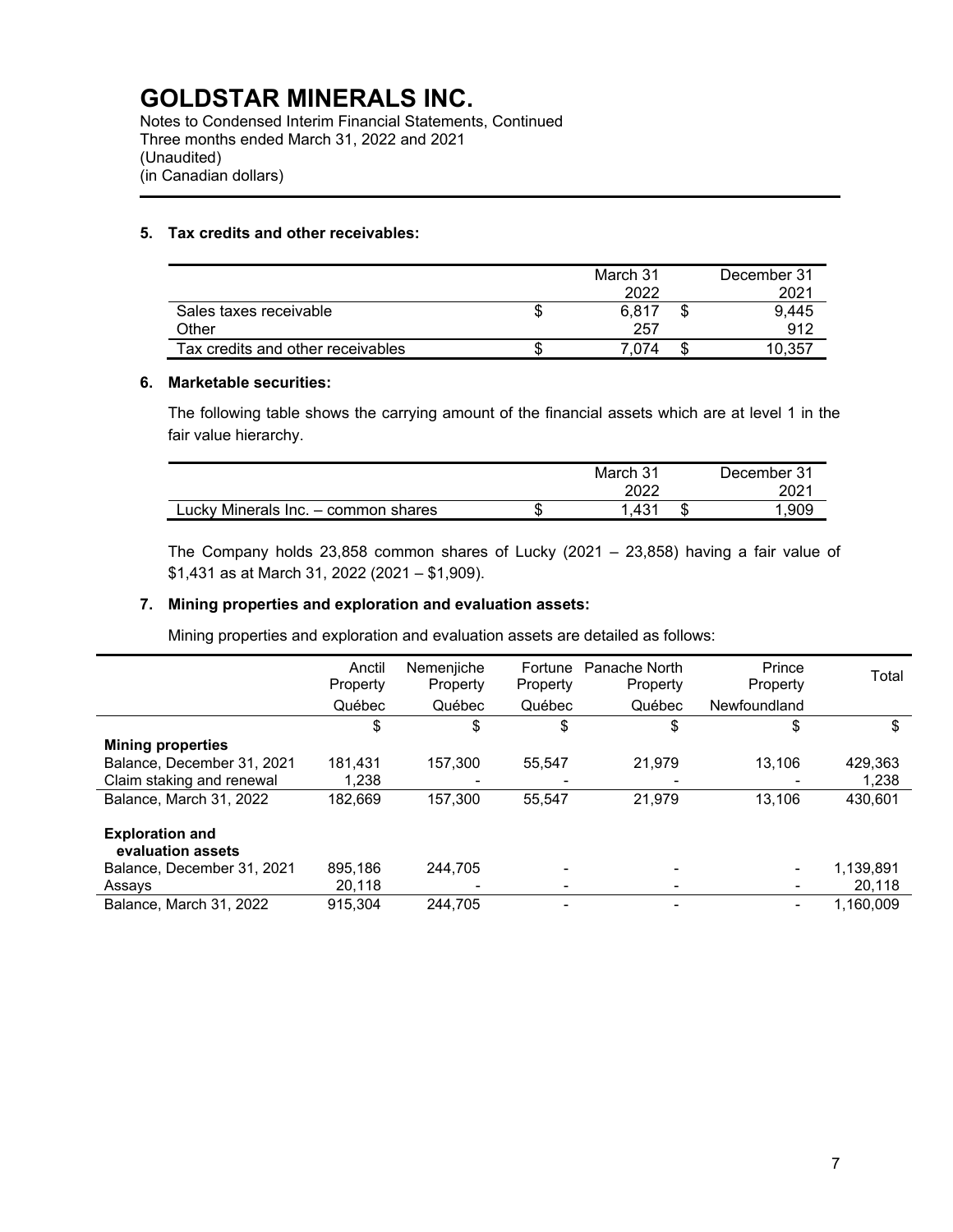Notes to Condensed Interim Financial Statements, Continued Three months ended March 31, 2022 and 2021 (Unaudited) (in Canadian dollars)

|                                             | Anctil<br>Property | Nemenjiche<br>Property | Fortune<br>Property | Panache North<br>Property | Prince<br>Property | Total     |
|---------------------------------------------|--------------------|------------------------|---------------------|---------------------------|--------------------|-----------|
|                                             | Québec             | Québec                 | Québec              | Québec                    | Newfoundland       |           |
|                                             | \$                 | \$                     | \$                  | \$                        | \$                 | \$        |
| <b>Mining properties</b>                    |                    |                        |                     |                           |                    |           |
| Balance, December 31, 2020                  | 66,896             | 88,259                 | 55,168              | 21,810                    | 10,905             | 243,038   |
| Acquisition costs                           | 53,080             |                        | 379                 | 169                       | 47                 | 53,675    |
| <b>Option Payments</b>                      | 50,959             | 69,041                 |                     |                           |                    | 120,000   |
| Claim staking and renewal                   | 10,496             |                        |                     |                           | 2,154              | 12,650    |
| Balance, December 31, 2021                  | 181,431            | 157,300                | 55,547              | 21,979                    | 13,106             | 429,363   |
| <b>Exploration and</b><br>evaluation assets |                    |                        |                     |                           |                    |           |
| Balance, December 31, 2020                  | 191,859            | 227,092                |                     |                           |                    | 418,951   |
| Drilling                                    | 565,493            |                        |                     |                           |                    | 565,493   |
| Geophysics                                  | 4,237              | 3,993                  |                     |                           |                    | 8,230     |
| Assays                                      | 44,773             |                        |                     |                           |                    | 44,773    |
| <b>Consultant fees</b>                      | 51,748             | 13,620                 |                     |                           |                    | 65,368    |
| Field expenses                              | 3,548              |                        |                     |                           |                    | 3,548     |
| <b>Studies</b>                              | 33,528             |                        |                     |                           |                    | 33,528    |
| Balance, December 31, 2021                  | 895,186            | 244,705                |                     |                           |                    | 1,139,891 |

### **7. Mining properties and exploration and evaluation assets (continued):**

(a) Anctil and Nemenjiche Properties:

On December 10, 2019, the Company entered into a Mineral Option and Purchase Agreement ("Option Agreement") with Les Ressources Tectonic Inc. (the "Owner") with respect to the Anctil and Nemenjiche Properties (the "Optioned Properties"). The Option Agreement, as amended, provides for the acquisition of an undivided interest of 100% in the Optioned Properties by paying the Owner in the aggregate an amount of \$570,000 in cash payments and by incurring in the aggregate an amount of \$2,200,000 in exploration expenditures over a three-year period, according to the following schedule. To date, the Owner has received cash payments of \$270,000 and the Company has incurred its minimum commitment of \$1,000,000 of exploration expenditures. As at March 31, 2022, the Company has incurred \$173,805 of exploration expenditures towards its current \$1,200,000 exploration commitment, including \$153,687 incurred last year which was in excess of last year's exploration commitment of \$700,000.

| Date              | <b>Cash Payments</b> | Exploration expenditures to be incurred |
|-------------------|----------------------|-----------------------------------------|
| February 15, 2020 | \$50,000             |                                         |
| December 10, 2020 | \$100,000            | \$300,000                               |
| December 10, 2021 | \$120,000            | \$700,000                               |
| April 10, 2023    | \$300,000            | \$1,200,000                             |
| Total             | \$570,000            | \$2,200,000                             |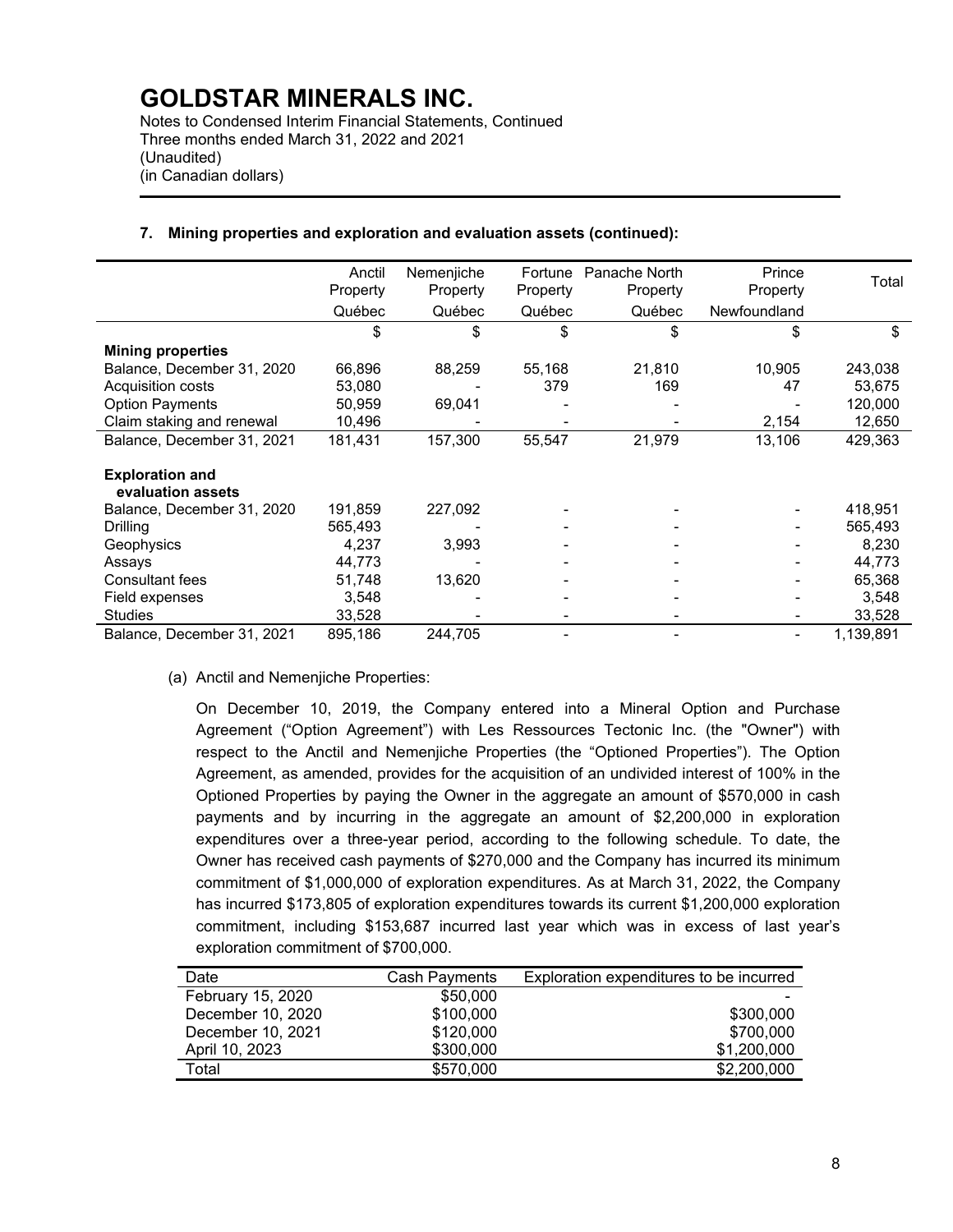Notes to Condensed Interim Financial Statements, Continued Three months ended March 31, 2022 and 2021 (Unaudited) (in Canadian dollars)

### **7. Mining properties and exploration and evaluation assets (continued):**

# (a) Anctil and Nemenjiche Properties (continued):

Upon exercise of the Option, Goldstar shall grant to the Owner a net smelter return royalty ("NSR") of 2% from production derived from the Properties of which royalty 100% can be purchased back by Goldstar for cancelation at any time by paying to the Owner the amount of \$5,000,000. Until the Option Agreement is exercised or terminated, Goldstar shall solely fund any exploration expenditures on the Properties.

Anctil:

The Anctil property consists of a total of 114 claims, covering an area of 6,363 hectares (63.63 km2). It is located approximately 45 km southwest of the town of Chapais in Québec. The property comprises a 100% interest in 43 claims covering an area of approximately 2,400 hectares (24.00 km2) which were acquired by staking, an option on 31 claims covering an area of approximately 1,731 hectares  $(17.31 \text{ km}^2)$  pursuant to the Option Agreement described above, and a 100% interest in 40 claims covering an area of approximately 2,232 hectares (22.32 km<sup>2</sup>) pursuant to the Purchase and Sale Agreement described below. As per the Option Agreement, since the staked and purchased claims were within 5 km of the optioned property, these claims are subject to the agreement.

In June 2021, the Company acquired, through staking, an additional 8 claims on its Anctil property covering an area of approximately 447 hectares  $(4.47 \text{ km}^2)$  for \$536. These claims are 100% owned by the Company. As per the Option Agreement, since these claims were staked within 5 km of the optioned property, these claims are subject to the agreement.

In July 2021, the Company entered into a Purchase and Sale Agreement with Benoit Moreau for the acquisition of 100% interest in 40 claims, totaling  $2,232$  hectares  $(22.32 \text{ km}^2)$ contiguous to the Anctil property. In consideration for these claims, the Company issued 400,000 common shares at a price of \$0.12 per share.

Nemenjiche:

The Nemenjiche property consists of a total of 72 claims, covering an area of 4,030 hectares  $(40.30 \text{ km}^2)$ . It is located approximately 60 km south of the town of Chibougamau in Québec. The property comprises a 100% interest in 30 claims covering an area of approximately 1,679 hectares (16.79  $km^2$ ) which were acquired by staking, and an option on 42 claims covering an area of approximately 2,351 hectares  $(23.51 \text{ km}^2)$  pursuant to the Option Agreement described above. As per the Option Agreement, since the staked claims were staked within 5 km of the optioned property, these claims are subject to the agreement.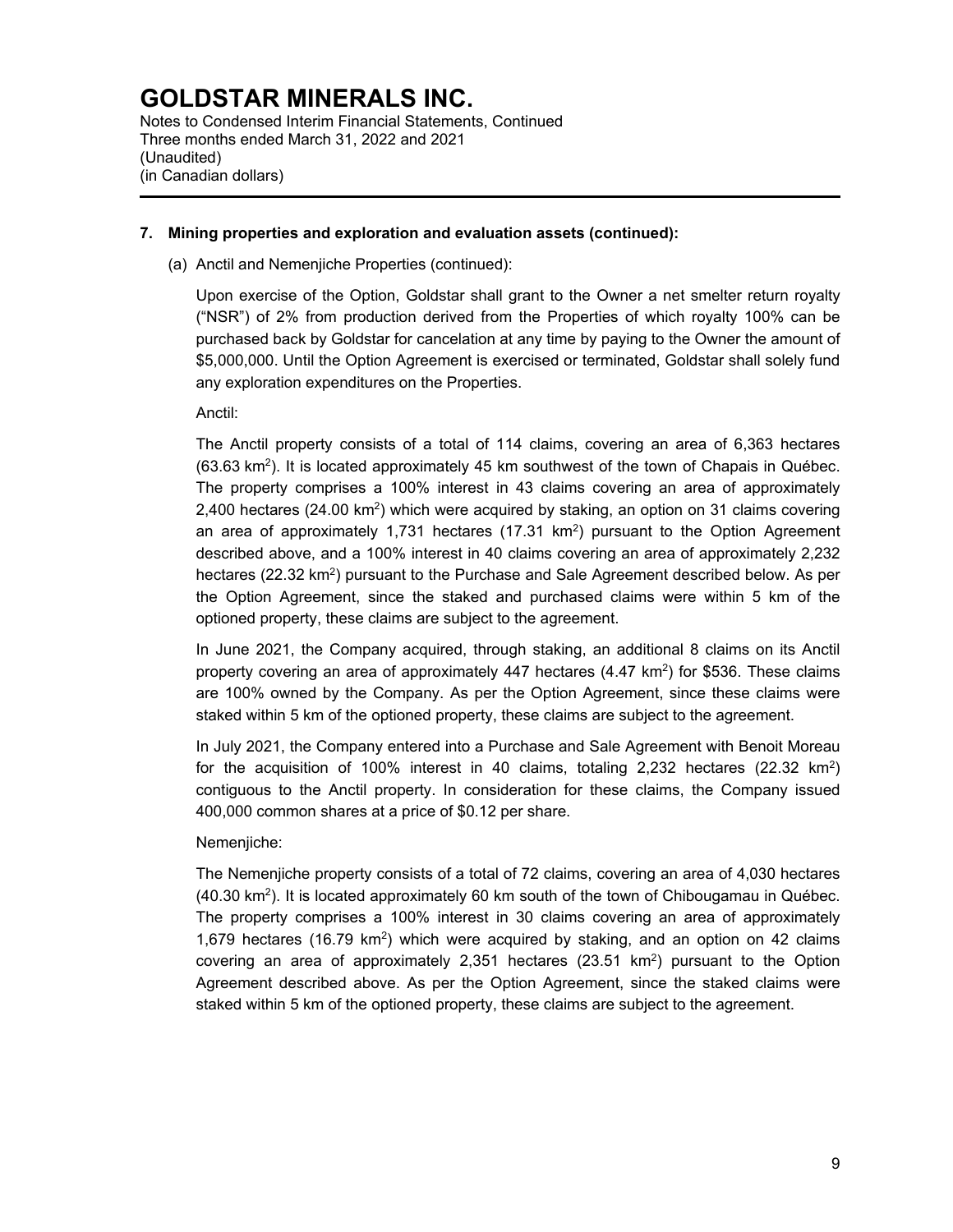Notes to Condensed Interim Financial Statements, Continued Three months ended March 31, 2022 and 2021 (Unaudited) (in Canadian dollars)

### **7. Mining properties and exploration and evaluation assets (continued):**

(b) Fortune Property:

The Fortune property comprises a 100% interest in a total of 101 claims, covering an area of approximately 5,714 hectares (57.14 km2).

The Fortune property is located in the Gaspé Peninsula of Québec, with direct access to most of the property by Highway 132 and a network of maintained roads.

(c) Panache North Property:

The Panache North property comprises a 100% interest in a total of 4 claims, covering an area of approximately 225 hectares (2.25 km<sup>2</sup>).

The Panache North property is located in the Windfall Lake (Urban Barry) area of Québec.

(d) Prince Property:

The Prince property comprises a 100% interest in a total of 2 licences, covering an area of approximately 125 hectares (1.25 km2).

The Prince property is located in Newfoundland.

## **8. Accounts payable and accrued liabilities:**

|                                          | March 31<br>2022 | December 31<br>2021 |
|------------------------------------------|------------------|---------------------|
| Accounts payable                         | 132.780          | 86,955              |
| Accrued liabilities                      | 24.214           | 83.142              |
| Accounts payable and accrued liabilities | 156.994          | 170.097             |

## **9. Loan payable:**

|                                              | March 31  | December 31 |
|----------------------------------------------|-----------|-------------|
|                                              | 2022      | 2021        |
| Loan, capital of \$40,000 (2021 - \$40,000), |           |             |
| secured by the Government of Canada, non- \$ | 33.602 \$ | 36.208      |
| interest bearing until December 31, 2023     |           |             |

The Company received a \$60,000 loan under the Canada Emergency Business Account program. In January 2022, the loan repayment date was postponed to December 31, 2023. If the Company repays \$40,000 of the loan by December 31, 2023, no other amount will be payable. Otherwise, the loan balance will bear interest at 5% and may either be repaid in 36 monthly instalments of capital and interest or repaid at maturity on December 31, 2025.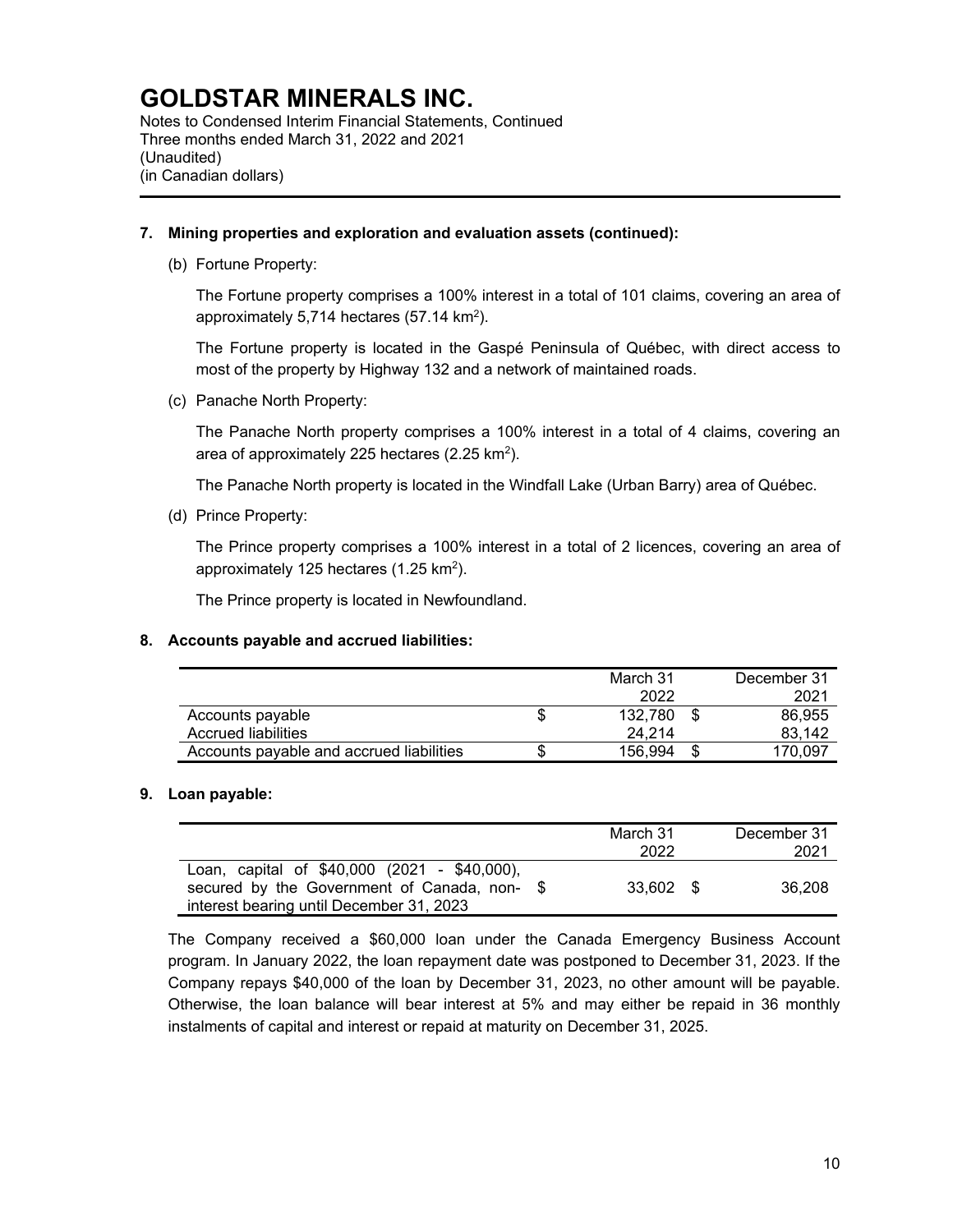Notes to Condensed Interim Financial Statements, Continued Three months ended March 31, 2022 and 2021 (Unaudited) (in Canadian dollars)

### **9. Loan payable (continued):**

Since \$20,000 of the government assistance is forgivable if the Company repays \$40,000 by December 31, 2023, the amount was recognized in earnings at the time the government assistance was granted. Additionally, the carrying amount of the loan at the time it was granted has been reduced by an amount equivalent to the variance between fair value, determined using a present value technique at a rate of 10%, and the par value of the loan. Since the loan which gave rise to the variance is a form of government assistance for working capital, the consideration was applied to earnings at the time it was granted. An accretion expense was then charged to earnings as interest expenses on long-term debt using the straight-line method over the initial lease term.

### **10. Share capital and warrants:**

Authorized:

An unlimited number of common shares without par value

Shares fluctuated as follows during the period:

|                                             |            | March 31   |            | December 31 |  |  |
|---------------------------------------------|------------|------------|------------|-------------|--|--|
|                                             |            | 2022       |            | 2021        |  |  |
|                                             | Number of  | \$         | Number of  | S           |  |  |
|                                             | shares     |            | shares     |             |  |  |
| Balance, beginning of year                  | 26,758,769 | 15,049,340 | 22,212,593 | 14,461,606  |  |  |
| Private placements - flow-through<br>shares |            |            | 4,000,000  | 720,000     |  |  |
| Liability related to flow-through shares    |            |            |            | (200,000)   |  |  |
| Shares-finder's fee                         |            |            | 146,176    | 19,734      |  |  |
| Property acquisition                        |            |            | 400,000    | 48,000      |  |  |
| Balance, end of year                        | 26,758,769 | 15,049,340 | 26,758,769 | 15,049,340  |  |  |

On June 17, 2021, the Company completed a non-brokered private placement financing. The Company issued a total of 4,000,000 flow-through shares at a price of \$0.18 per share for aggregate gross proceeds of \$720,000. At closing, the Company issued to finders 146,176 common shares in payment of finders' fees. The Company accounted for these compensation shares at \$0.135 per share, being the market price at the time of closing, for a total value of \$19,734. The carrying amount of these flow-through shares is presented net of the liability related to flow-through shares of \$200,000.

On July 9, 2021, the Company acquired 100% interest in 40 claims contiguous to the Anctil property. In consideration for these claims, the Company issued 400,000 common shares at a price of \$0.12 per share.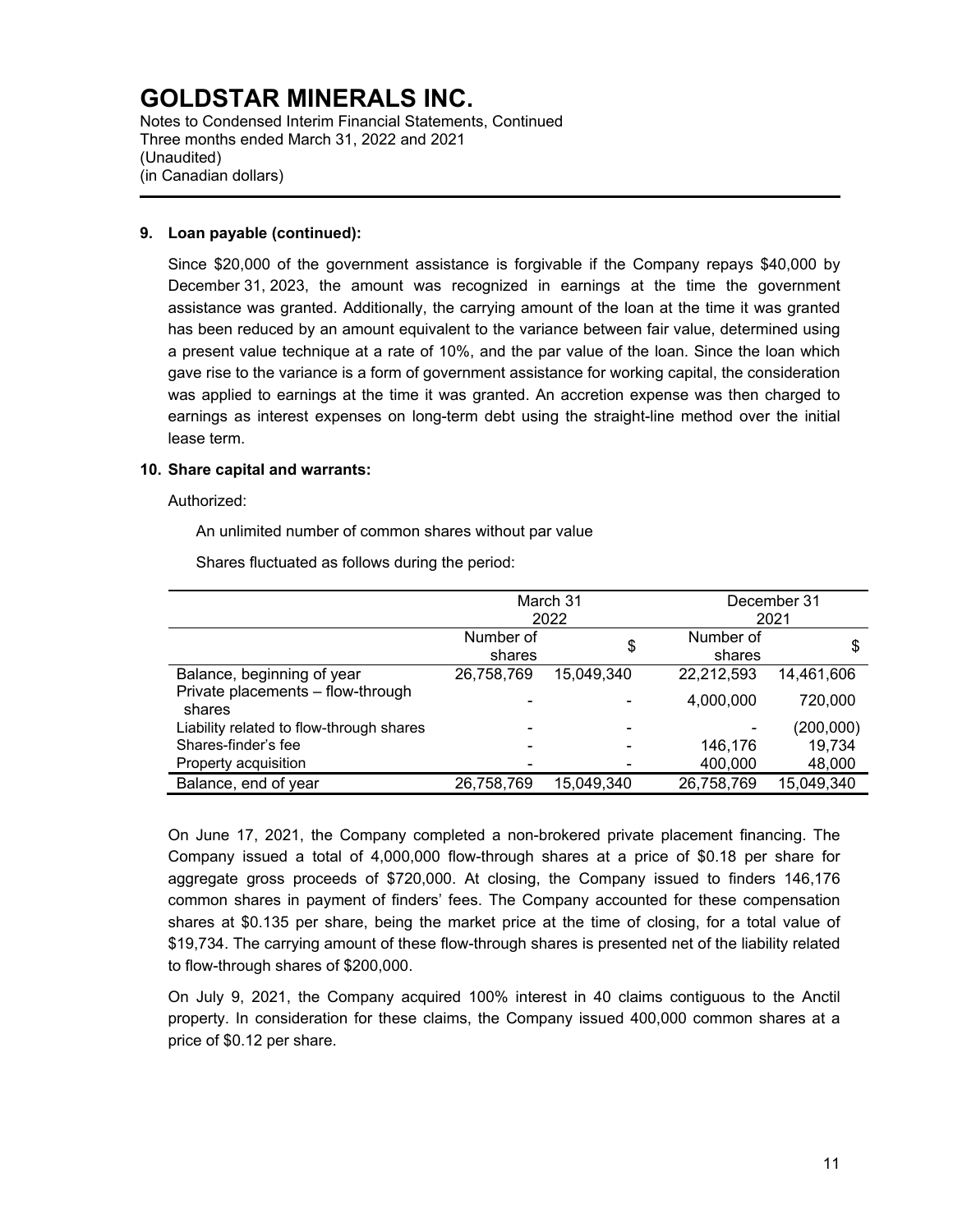Notes to Condensed Interim Financial Statements, Continued Three months ended March 31, 2022 and 2021 (Unaudited) (in Canadian dollars)

### **10. Share capital and warrants (continued):**

The number of share purchase warrants outstanding fluctuated as follows during the period:

|                            | March 31                 | December 31 |
|----------------------------|--------------------------|-------------|
|                            | 2022                     | 2021        |
| Balance, beginning of year | 5,426,924                | 5,726,924   |
| Warrants expired           | $\overline{\phantom{0}}$ | (300,000)   |
| Balance, end of period     | 5,426,924                | 5,426,924   |

As at March 31, 2022, the following share purchase warrants were outstanding:

- 4,844,663 warrants at \$0.20 per warrant expiring September 2, 2023
- 232,261 warrants at \$0.15 per warrant expiring September 2, 2023
- 350,000 warrants at \$0.50 per warrant expiring September 17, 2023

All warrants outstanding at the end of the period could potentially dilute basic earnings per share in the future.

#### **11. Share option plan:**

The Company has a Rolling 10% Stock Option Plan (the "Plan") for the benefit of the directors, officers, employees, and service providers of the Company. The maximum number of common shares which may be issued under the Plan is 10% of the Company's issued and outstanding share capital at the date of the grant. The Plan has a "rolling" limit, as the number of shares reserved for issuance pursuant to the grant of stock options will automatically increase as the Company's issued and outstanding share capital increases. The limit includes outstanding stock options previously granted. All shares subject to options that have terminated without having been exercised shall be available for any subsequent options under the plan. Options granted under the plan will be for a term not exceeding five years. The Plan provides that it is solely within the discretion of the Board to determine who should receive share options, in what amounts, and determine vesting terms. The plan is subject to shareholders' approval yearly at the Company's annual meeting of shareholders.

On January 13, 2021, the Company granted 1,015,000 stock options to directors, officers, employees and service providers exercisable at \$0.16 per share. These options vested at the date of the grant and will expire after a period of five years. The fair value of each option was determined using the Black-Scholes option pricing model. At the date of the grant, the weighted average fair value of options granted was \$0.1377139 per option for a total value of \$139,780.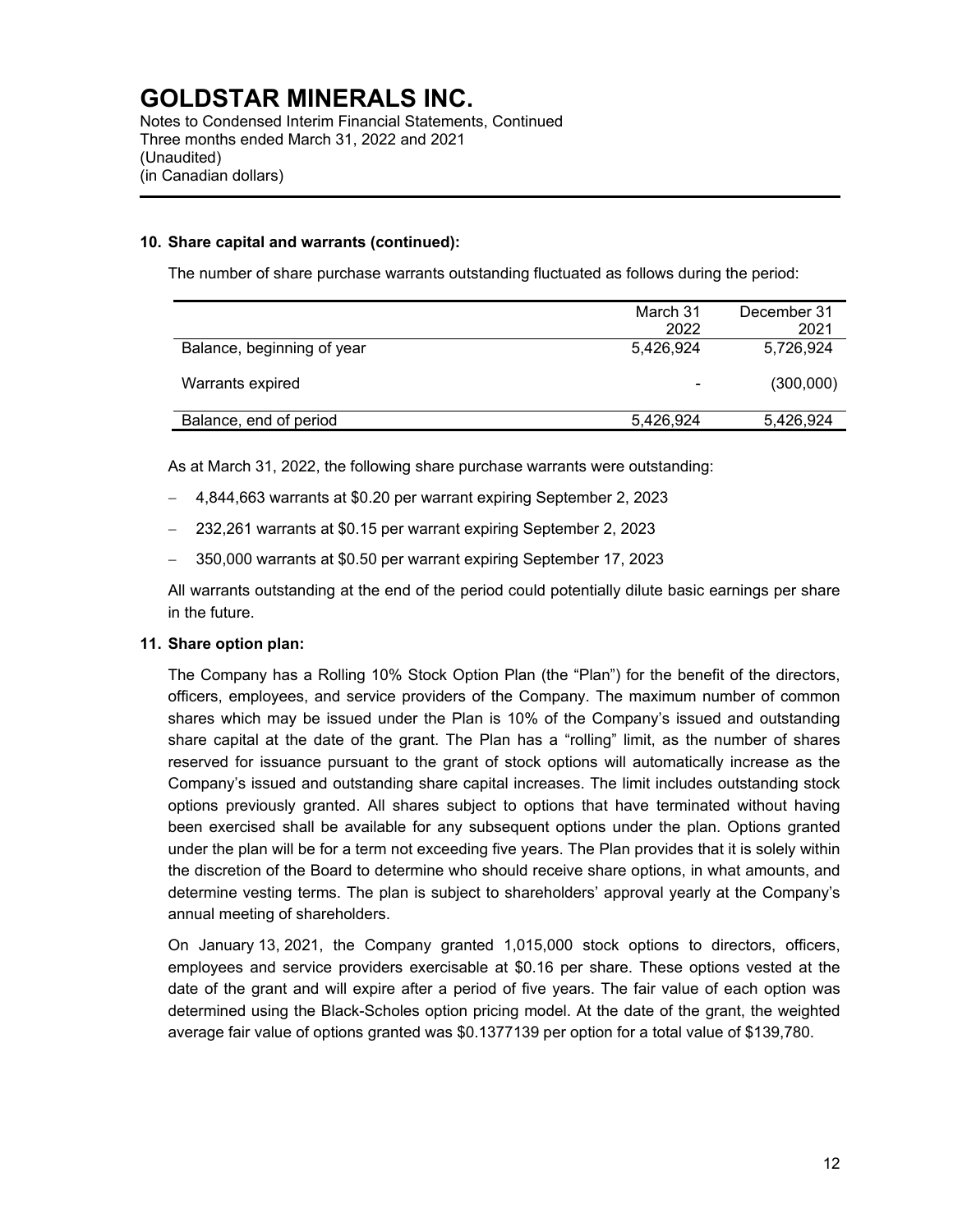Notes to Condensed Interim Financial Statements, Continued Three months ended March 31, 2022 and 2021 (Unaudited) (in Canadian dollars)

### **11. Share option plan (continued):**

On March 24, 2021, the Company granted 200,000 stock options to a director exercisable at \$0.16 per share. These options vested at the date of the grant and will expire after a period of five years. The fair value of each option was determined using the Black-Scholes option pricing model. At the date of the grant, the weighted average fair value of options granted was \$0.116281 per option for a total value of \$23,256.

The following weighted average assumptions were used in these calculations:

| March 31 | December 31 |
|----------|-------------|
|          | 2021        |
|          | 1.517%      |
| -        | 5 years     |
|          | 154.092%    |
|          |             |
|          | \$0.15      |
|          | \$0.16      |
|          | 2022        |

The volatility has been estimated based on the historical share prices of the Company over the expected average life of the stock options.

The number of stock options outstanding under the Company's plan fluctuated as follows during the period:

|                                    |                      | March 31<br>2022                      | December 31<br>2021  |                                       |  |
|------------------------------------|----------------------|---------------------------------------|----------------------|---------------------------------------|--|
|                                    | Number of<br>options | Weighted<br>average<br>exercise price | Number of<br>options | Weighted<br>average<br>exercise price |  |
| Balance, beginning of year         | 1,476,228            | \$0.31                                | 497,497              | \$1.00<br>\$                          |  |
| Granted                            |                      |                                       | 1,215,000            | 0.16                                  |  |
| <b>Expired</b>                     |                      |                                       | (236,269)            | 1.00                                  |  |
| Balance, end of period             | 1,476,228            | 0.31                                  | 1,476,228            | 0.31                                  |  |
| Exercisable options, end of period | 1,476,228            | 0.31<br>\$                            | 1,476,228            | 0.31<br>S                             |  |

As at March 31, 2022, the following options were outstanding:

- 261,228 options at \$1.00 per share until May 16, 2023
- 1,015,000 options at \$0.16 per share until January 12, 2026
- 200,000 options at \$0.16 per share until March 23, 2026

All options outstanding at the end of the period could potentially dilute basic earnings per share in the future.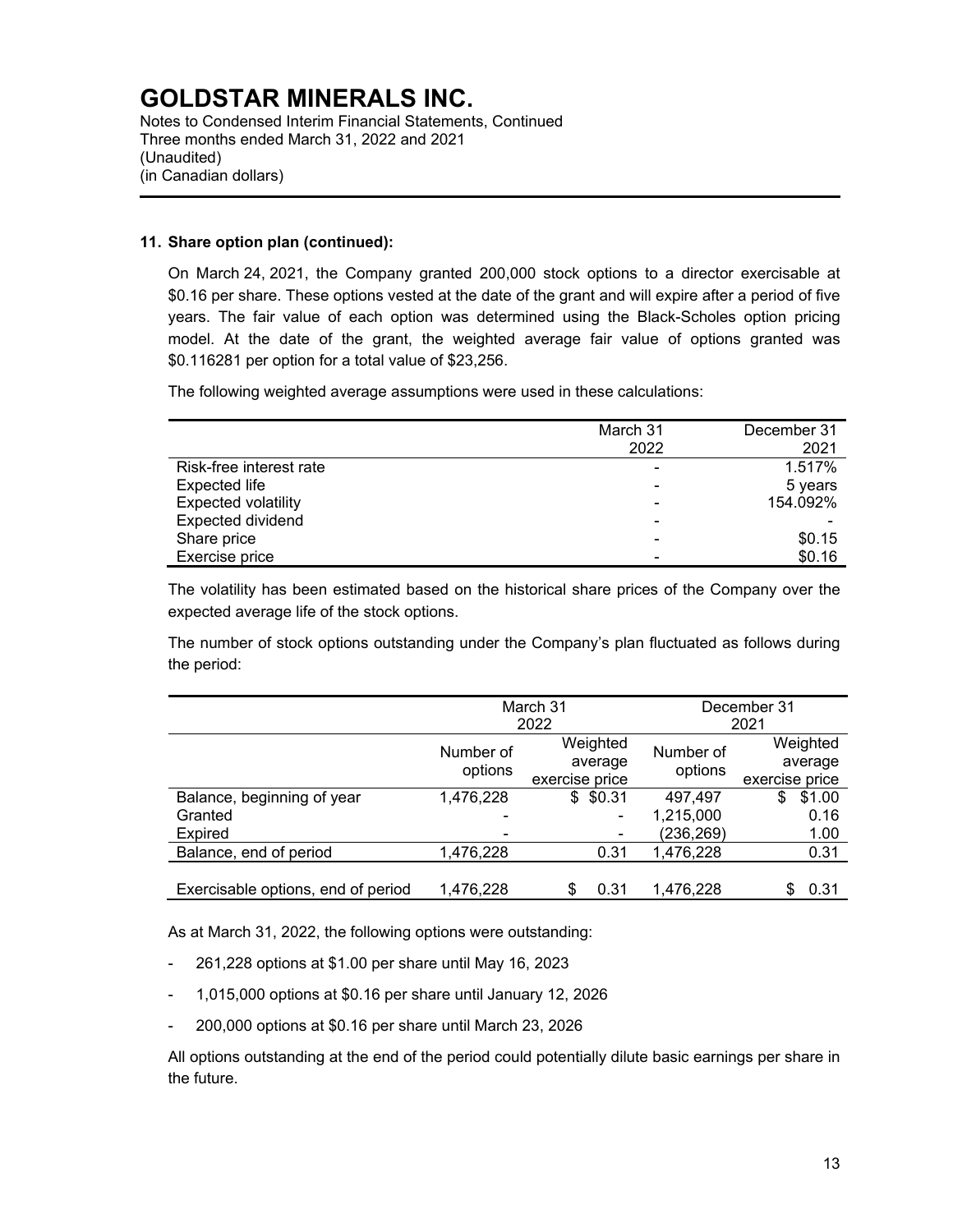Notes to Condensed Interim Financial Statements, Continued Three months ended March 31, 2022 and 2021 (Unaudited) (in Canadian dollars)

### **12. Commitments and contingencies:**

The Company's mining and exploration activities are subject to various laws and regulations governing the protection of the environment. These laws and regulations are continually changing and generally becoming more restrictive. The Company has made, and expects to make in the future, expenditures to comply with such laws and regulations.

The Company is committed to incur eligible exploration and evaluation expenses of \$720,000 by December 31, 2022, related to its flow-through share financings completed in 2021. As at March 31, 2022, the Company has incurred \$522,847 of eligible expenses.

The Company is committed to incur eligible exploration and evaluation expenses of \$600,000 by December 31, 2021, related to its flow-through share financings completed in 2020. As at December 31, 2021, the Company has incurred \$600,000 of eligible expenses.

However, there is no guarantee that the funds spent by the Company will qualify as Canadian exploration expenses, even if the Company has committed to take all the necessary measures for this purpose. Refusals of certain expenses by tax authorities could have negative tax consequences for investors or the Company.

In such event, the Company will indemnify each flow-through share subscriber for the additional taxes payable by such subscriber as a result of the Company's failure to renounce the qualifying expenditures as agreed.

## **13. General and administrative expenses:**

|                                    |        | For three months ended |  |
|------------------------------------|--------|------------------------|--|
|                                    |        | March 31               |  |
|                                    | 2022   | 2021                   |  |
|                                    | \$     |                        |  |
| Corporate salaries                 | 16,750 | 25,939                 |  |
| Investor and shareholder relations | 7,088  | 2,361                  |  |
| Insurance                          | 3,126  | 1,616                  |  |
| Taxes, licenses, and fees          | 747    | 1,148                  |  |
| Miscellaneous                      | 3,689  | 4,227                  |  |
| Total                              | 31,400 | 35,291                 |  |

#### **14. Related party transactions:**

*Transactions with key management personnel* 

The compensation of directors and executive officers of the Company comprises:

|                              | March 31<br>2022         | March 31<br>2021 |
|------------------------------|--------------------------|------------------|
| Short-term employee benefits | 16.750                   | 26.486           |
| Share-based payments         | $\overline{\phantom{0}}$ | 149.264          |
| Total                        | 16.750                   | 175.750          |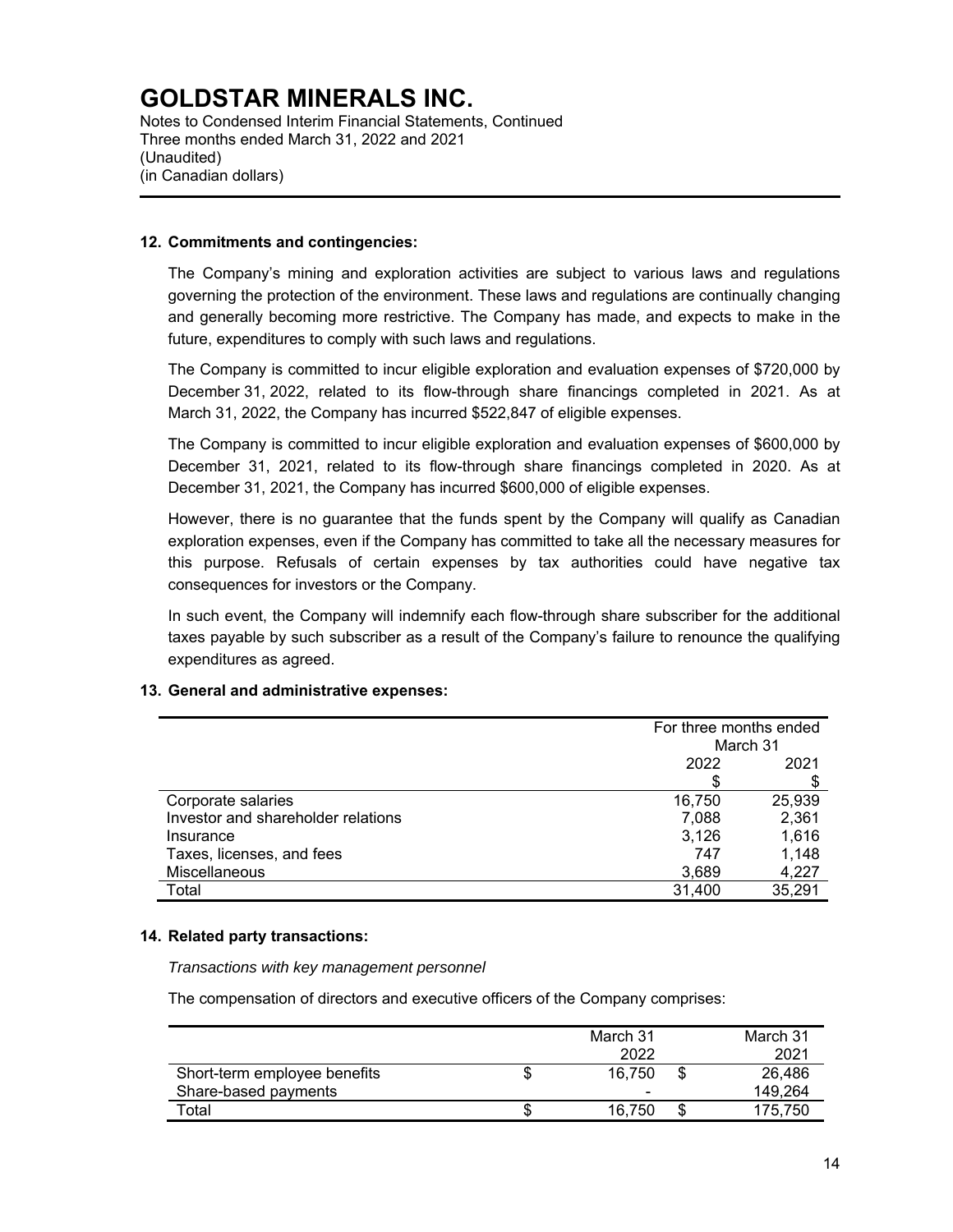Notes to Condensed Interim Financial Statements, Continued Three months ended March 31, 2022 and 2021 (Unaudited) (in Canadian dollars)

### **14. Related party transactions (continued):**

### *Transactions with key management personnel (continued)*

In accordance with IAS 24, key management personnel are those persons having authority and responsibility for planning, directing and controlling the activities of the Company directly or indirectly, including any directors (executive and non-executive) of the Company.

During the period, a law firm, in which an officer and a director of the Company is a partner, rendered legal and consulting services in the amount of nil (2021 - nil), charged to professional and consulting fees, nil (2021 - nil) with respect to financing charged to share issue expenses totaling an aggregate amount of nil (2021 - nil). As at March 31, 2022, the accounts payable include \$6,823 (2021 - nil) owed to this legal firm.

On November 23, 2021, a director and officer of the Company loaned \$150,000 to the Company. This loan bears interest at a rate of 10% per annum and is repayable on demand. As at March 31, 2022, outstanding loans, due on demand, totaled \$150,000 and interest accrued amounted to \$5,301.

These transactions, made in the normal course of business, were measured at the exchange amount, which is the amount established and agreed to by the parties.

#### **15. Income taxes:**

Income tax expense (recovery) differs from the amounts computed by applying the combined federal and provincial income tax rate of 26.5% (2021 - 26.5%) as a result of the following:

|                                                                                              |   | March 31<br>2022 | March 31<br>2021 |
|----------------------------------------------------------------------------------------------|---|------------------|------------------|
| Income (loss) and comprehensive income (loss)                                                | S | 17,136           | \$<br>(191, 212) |
| Computed "expected" tax expense (recovery)<br>Increase in income taxes resulting from:       |   | 4.541            | (50,671)         |
| Non-deductible share-based payments                                                          |   |                  | 43,205           |
| Current year losses not recognized and changes in<br>unrecognized deferred income tax assets |   | (53,185)         | 15,089           |
| Tax impact of flow-through shares                                                            |   | 5,331            | 12,563           |
| Permanent difference arising from the non-taxable<br>income related to flow-through shares   |   | (1,481)          |                  |
| Other                                                                                        |   | 44.794           | (20,186)         |
| Total deferred income tax recovery                                                           |   |                  |                  |